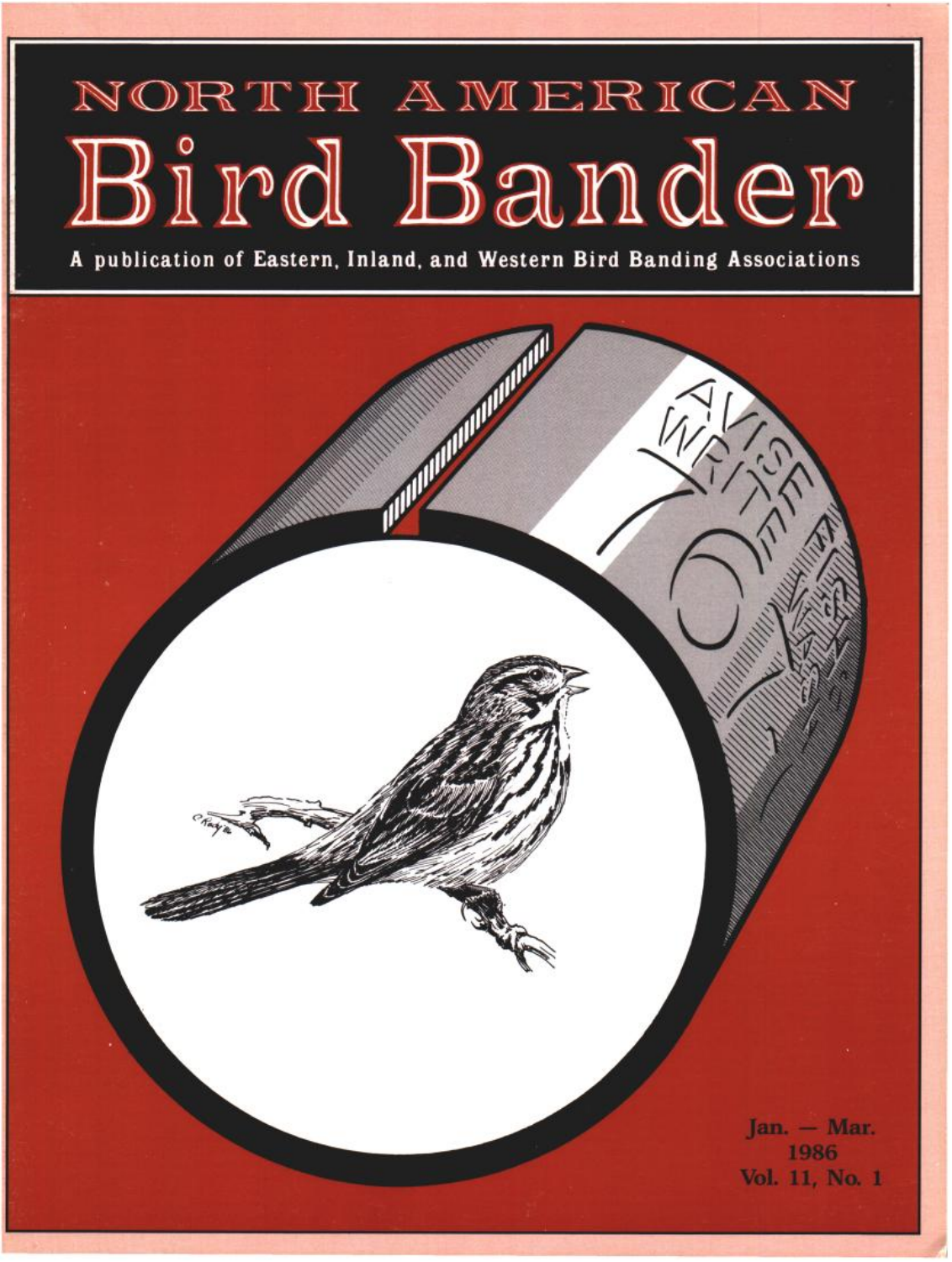|                                         | <b>Officers</b>  |                                    |                                         |                              |                                                  |  |
|-----------------------------------------|------------------|------------------------------------|-----------------------------------------|------------------------------|--------------------------------------------------|--|
|                                         |                  | <b>President</b> Walter Protzman   |                                         |                              | <b>1st Vice-President</b> Frederick S. Schaeffer |  |
|                                         |                  | P.O. Box 1967                      |                                         |                              | 444 Brickell Ave., Suite 825                     |  |
|                                         |                  | Bloomfield, NJ 07003               |                                         |                              | Miami, FL 33131                                  |  |
|                                         | Secretary        | Eileen Kokorsky                    |                                         |                              | 2nd Vice-President Charl Warburton               |  |
|                                         |                  | 11 King Court                      |                                         |                              | Mine Rd., Box 332D                               |  |
|                                         |                  | Wayne, NJ 07470                    |                                         |                              | Pennington, NJ 08534                             |  |
|                                         | <b>Treasurer</b> | Donald Mease<br>3rd Vice-President |                                         |                              | Don Schwab                                       |  |
|                                         |                  | RD#2, Box 436A                     |                                         |                              | 1476 Whitemarsh Rd.                              |  |
|                                         |                  | Hellertown, PA 18055               |                                         |                              | Suffolk, VA 23434                                |  |
|                                         |                  |                                    | <b>Immediate Past</b> Hannah B. Suthers |                              |                                                  |  |
| <b>Eastern Bird Banding Association</b> |                  |                                    |                                         |                              | <b>President</b> 4 View Point Drive              |  |
|                                         |                  |                                    |                                         |                              | Hopewell, NJ 08525                               |  |
|                                         |                  |                                    | <b>Councillors</b>                      |                              |                                                  |  |
|                                         |                  | Barbara Ross                       | Judy Bell                               |                              | Mickie Mutchler                                  |  |
|                                         |                  | Robert Sagar                       | Ralph Bell                              | Ken Clark                    |                                                  |  |
|                                         |                  | Joseph Schreiber                   | Mary Doscher                            | Pat Melville<br>Bill Oberman |                                                  |  |
|                                         |                  | <b>Jeffrey Spendelow</b>           | Howard Fischer                          |                              |                                                  |  |

**Eastern Regional News is published quarterly in North American Bird Bander by the Eastern Bird Banding Association. Applications for membership and**  changes of address should be sent to the Treasurer. The dues: Active Members-\$10.00 per year; Sustaining Members--\$18.00 per year; Student Members--\$8.00 **per year; Family Membership add \$2.00 to any category; Institutional Membership--\$15.00; Life Membership--S200.00; Non-subscribing Members--S3.00 per year. Canadian and foreign memberships add \$4.50. Contributions to the Eastern Bird Banding Association are tax deductible.** 

**Inland Bird Banding Association** 

**President Dr. Donald G. Varner Rt. 1, Box 1 Welling, OK 74471 Secretary Carol Rudy W. 3866 Hwy. H. Chilton, WI 53084 Treasurer C. Holmes Smith 6305 Cumberland Rd., SW Sherrodsville, OH 44675** 

**Jeffrey Spendelow Terms expire 1986** 

**Board of Directors** 

**Ara Jane Dunlap Dr. Edwin C. Franks Terrence N. Ingram Jane Olyphant** 

**Officers** 

**Terms expire 1987** 

**1st Vice-President John J. Flora 3636 Williams Dearborn, MI 48124**  2nd Vice-President Dr. Noel Cutright **3352 Knollwood West Bend, WI 53095** 

**Terms expire 1988** 

**Membership Secretary Dorothy Flentge, 101 E. Clarendon, Prospect Heights, IL 60070** 

**Inland Regional News is published quarterly in North American Bird Bander by Inland Bird Banding Association. Application for membership and notices**  of change of address should be sent to the Treasurer. The active members will receive BOTH North American Bird Bander and Inland Bird Banding Newsletter **(quarterly}: Annual dues per calendar year: ACTIVE MEMBERSHIPS: Regular Member--\$15.00; Sustaining--S25.00; Patron--\$100.00 per year; Life--S200.00**  (in full, or 5 annual payments of \$40.00). IN-ACTIVE MEMBERSHIPS: North American Bird Bander-\$10.00; Inland Bird Banding Newsletter-\$5.00. **INSTITUTIONAL SUBSCRIPTIONS: \$15.00 U.S. and \$20.00 Foreign, including Canadian.** 

|                                                                                                                                                      | <b>Officers</b>                                                                                                                                  |                                                                                     |                                                                                                                |                                                                                                                                |  |
|------------------------------------------------------------------------------------------------------------------------------------------------------|--------------------------------------------------------------------------------------------------------------------------------------------------|-------------------------------------------------------------------------------------|----------------------------------------------------------------------------------------------------------------|--------------------------------------------------------------------------------------------------------------------------------|--|
|                                                                                                                                                      |                                                                                                                                                  | <b>President</b> Dr. Robert C. Tweit<br>4100 N. Romero, #108                        | 1st Vice-President Dr. W. B. Quay                                                                              | 2003 Ida Street                                                                                                                |  |
|                                                                                                                                                      | Secretary                                                                                                                                        | Tucson, AZ 85705<br>Ruth Russell Ogden<br>2901 E. Second St.                        |                                                                                                                | Napa, CA 94558<br>2nd Vice-President Dr. Stephen M. Russell<br>Dept. Ecol. & Evol. Biology                                     |  |
| <b>Western Bird Banding Association</b>                                                                                                              | <b>Treasurer</b>                                                                                                                                 | Tucson, AZ 85716<br>Dr. Howard L. Cogswell<br>1548 East Avenue<br>Hayward, CA 94541 |                                                                                                                | University of Arizona<br>Tucson, AZ 85721<br><b>Immediate Past</b> Dr. Martin K. McNicholl<br><b>President</b> Long Point Bird |  |
|                                                                                                                                                      |                                                                                                                                                  | Observatory                                                                         |                                                                                                                |                                                                                                                                |  |
|                                                                                                                                                      | Directors at Large<br>Dr. David F. DeSante<br>Point Reyes Bird Observatory<br>4990 Shoreline Hwy<br>Stinson Beach, CA 94970<br>Term expires 1987 |                                                                                     | Dr. Kerry P. Reese<br>College of Forestry,<br>Wildlife Range Science<br>University of Idaho<br>Moscow ID 83843 | P.O. Box 160, Port Rowan<br>Ontario N0E 1M0, Canada                                                                            |  |
|                                                                                                                                                      |                                                                                                                                                  |                                                                                     | Term expires 1986                                                                                              |                                                                                                                                |  |
| Applications for membership in the Western Bird Banding Association should be sent to the Treasurer. All classes of membership are by calendar year. |                                                                                                                                                  |                                                                                     |                                                                                                                |                                                                                                                                |  |

Applications for membership in the Western Bird Banding Association should be sent to the Treasurer. All classes of membership are by calendar year **only and receive North American Bird Bander. Membership classes are: Active Member--\$13.00 per year; Sustaining Member--S26.00 per year; Non-subscribing Member--S3.00 per year; Life Member--S260.00. Outside the U.S. postage must be added to each membership fee, excepting that for Life Membership.** 

**CHANGE OF ADDRESS? Members of each banding association (EBB& IBBA, WBBA} should inform the Treasurer of their association(s} as soon as possi**ble concerning a planned change of address. There is otherwise the hazard of not receiving NABB, since the U.S. Post Office does not forward mail of this type.